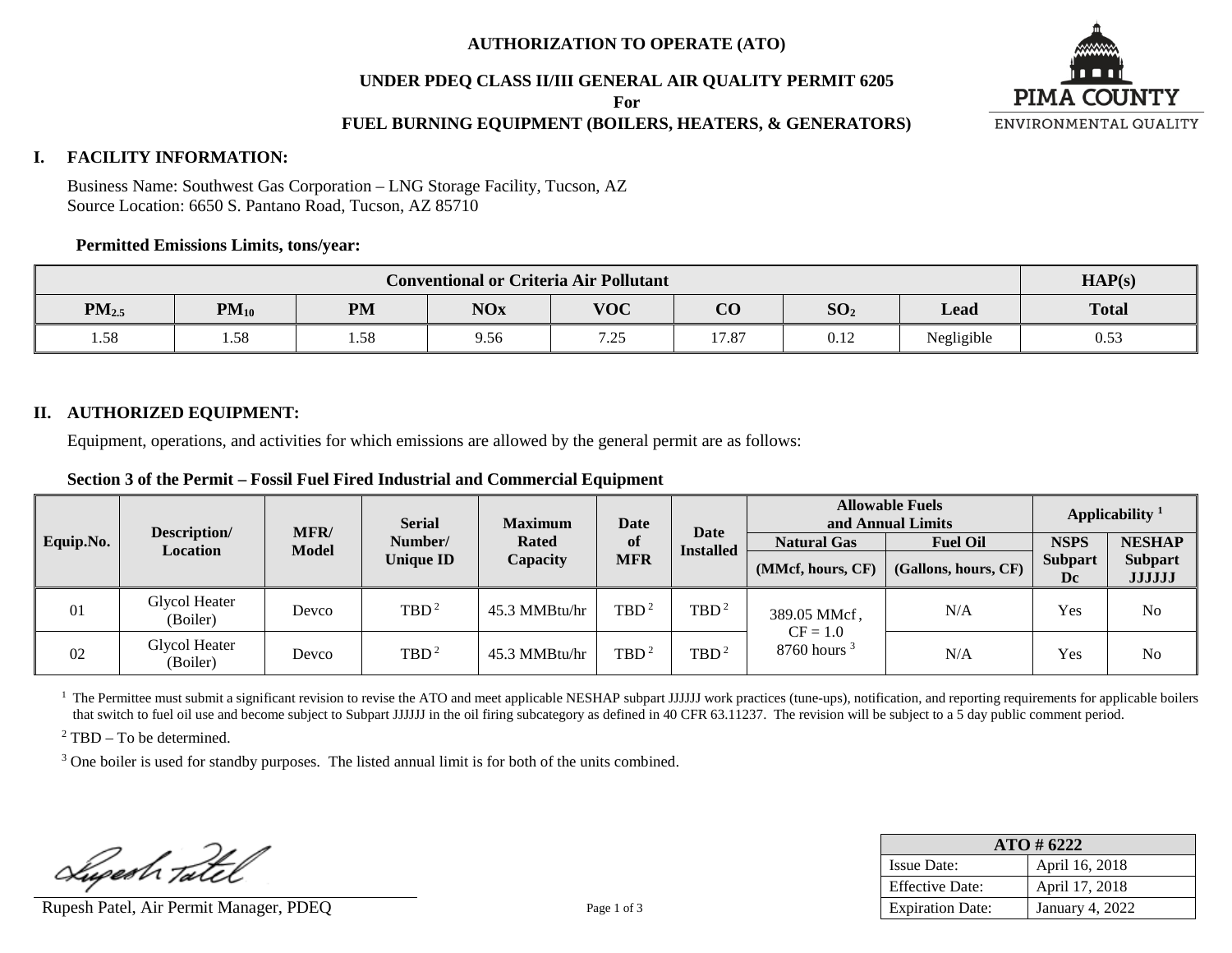### **AUTHORIZATION TO OPERATE (ATO)**

### **UNDER PDEQ CLASS II/III GENERAL AIR QUALITY PERMIT 6205**

**For**

# **FUEL BURNING EQUIPMENT (BOILERS, HEATERS, & GENERATORS)**



**Section 4C – NSPS for CI ICE (***Emergency Designated Engines***):**

| Equip.<br>No. | Description/<br>Location | <b>MFR/</b><br><b>Model</b>       | <b>Serial Number/</b><br><b>Unique ID</b> | <b>Maximum</b><br><b>Rated</b><br>Capacity | Date of<br><b>MFR</b> | <b>Date</b><br><b>Installed</b> | <b>Run Hour Limitation</b> | <b>Allowable Fuels</b> |
|---------------|--------------------------|-----------------------------------|-------------------------------------------|--------------------------------------------|-----------------------|---------------------------------|----------------------------|------------------------|
| 03            | Fire Pump Engine         | $\text{Clarke}$<br>$IX6H-UFAD882$ | TBD <sup>3</sup>                          | 617 hp                                     | TBD <sup>3</sup>      | TBD                             | $100$ hrs                  | Diesel                 |

<sup>1.</sup> The run hours are limited to maintenance testing and readiness checks and non-emergency operation in accordance with the federal requirements. There is no limit on hours of operation during true emergencies.

<sup>2</sup> Preliminary – subject to change.

 $3$  TBD – To be determined.

## **Section 4C – Supplemental Requirements:**

| Equip.<br>No. | <b>Applicable NSPS</b><br><b>Emission Standard</b> | $NO_{x}$<br>$g$ /kw-hr<br>$(g/hp-hr)$               | <b>NMHC</b><br>$g/kw-hr$<br>$(g/hp-hr)$ | $NMHC+NOx$<br>$g$ /kw-hr<br>$(g/hp-hr)$ | CO<br>$g$ /kw-hr<br>$(g/hp-hr)$ | <b>PM</b><br>$g/kw-hr$<br>$(g/hp-hr)$ | <b>Certified Emission Life (term, date)</b>   |
|---------------|----------------------------------------------------|-----------------------------------------------------|-----------------------------------------|-----------------------------------------|---------------------------------|---------------------------------------|-----------------------------------------------|
| 03            | Model Year $\geq$ 2009; or                         | $\hspace{0.05cm} -\hspace{0.05cm} -\hspace{0.05cm}$ | $--$                                    | (3.0)                                   | (2.6)                           | (0.15)                                | 8000 hours or 10 years, whichever comes first |
| 03            | Model Year $\geq$ 2008; or                         |                                                     |                                         | (4.0)                                   | (2.6)                           | (0.15)                                | 8000 hours or 10 years, whichever comes first |
| 03            | Model Year 2007 and earlier                        | $\sim$ $\sim$                                       | $- -$                                   | (7.8)                                   | (2.6)                           | (0.40)                                | 8000 hours or 10 years, whichever comes first |

Lugesh Tatel

Rupesh Patel, Air Permit Manager, PDEQ Page 2 of 3

| $ATO \# 6222$           |                 |  |  |  |  |
|-------------------------|-----------------|--|--|--|--|
| <b>Issue Date:</b>      | April 16, 2018  |  |  |  |  |
| <b>Effective Date:</b>  | April 17, 2018  |  |  |  |  |
| <b>Expiration Date:</b> | January 4, 2022 |  |  |  |  |